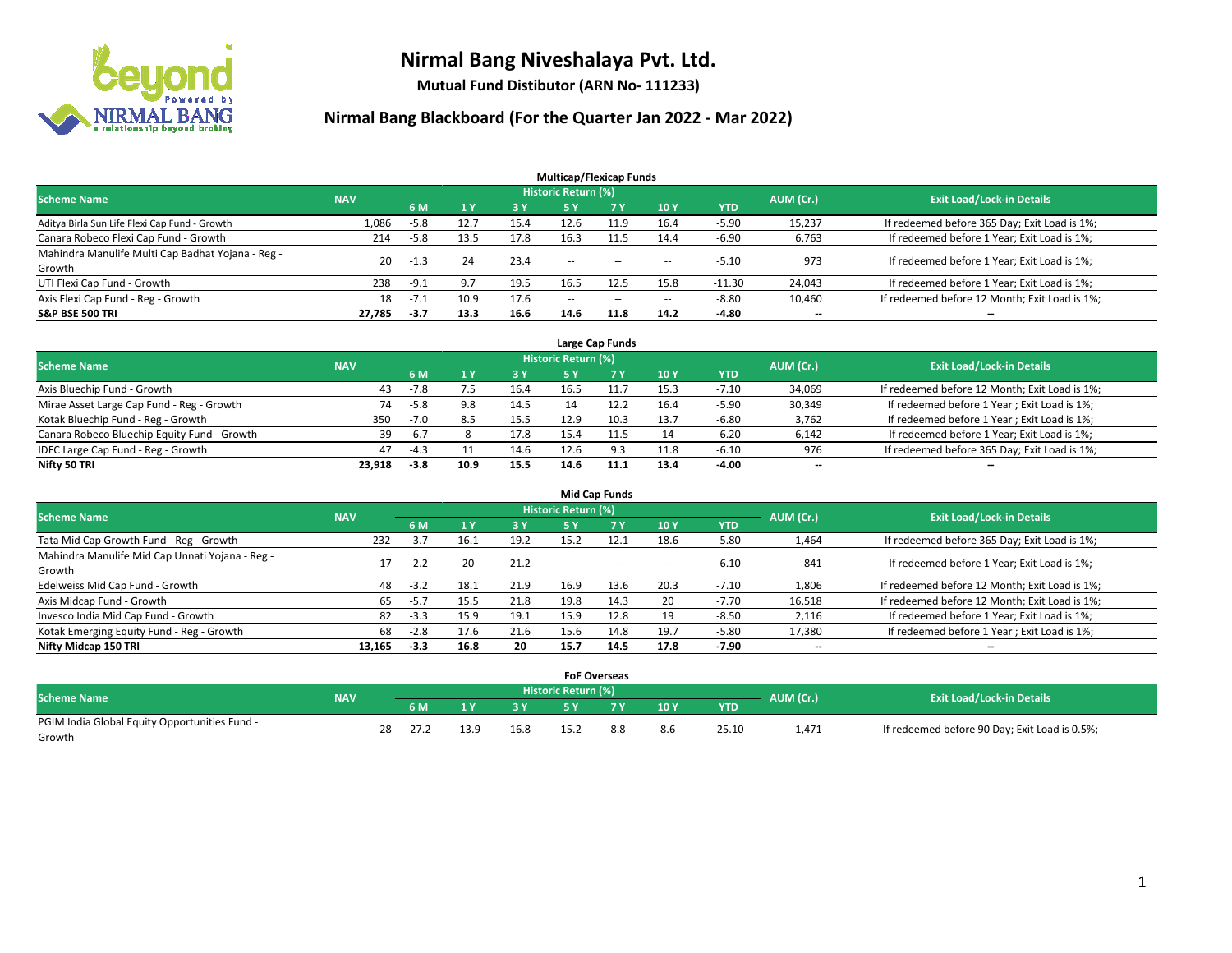

**Mutual Fund Distibutor (ARN No- 111233)**

| Large & Midcap                                 |            |        |      |      |                     |      |      |            |           |                                              |  |  |  |
|------------------------------------------------|------------|--------|------|------|---------------------|------|------|------------|-----------|----------------------------------------------|--|--|--|
| <b>Scheme Name</b>                             | <b>NAV</b> |        |      |      | Historic Return (%) |      |      |            | AUM (Cr.) | <b>Exit Load/Lock-in Details</b>             |  |  |  |
|                                                |            | 6 M    |      | 3 Y  | 5 ۷                 |      | 10Y  | <b>YTD</b> |           |                                              |  |  |  |
| Mirae Asset Emerging Bluechip Fund - Growth    | 92         | $-5.8$ |      | 21.1 | 17.9                | 17.3 | 23   | -6.70      | 21,084    | If redeemed before 1 Year; Exit Load is 1%;  |  |  |  |
| Canara Robeco Emerging Equities - Growth       | 152        | $-5.7$ | 14.1 | 18.4 | 15.5                | 14.5 | 20.9 | $-7.70$    | 12,279    | If redeemed before 1 Year; Exit Load is 1%;  |  |  |  |
| HDFC Large and Mid Cap Fund - Growth           | 176        | -1.5   |      |      | 13.2                | 9.8  | 12.2 | $-4.70$    | 5,369     | If redeemed before 1 Year; Exit Load is 1%;  |  |  |  |
| Kotak Equity Opportunities Fund - Reg - Growth | 186        | $-5.1$ | 11.8 | 16.8 |                     | 11.9 | 15.5 | $-4.50$    | 8,803     | If redeemed before 1 Year; Exit Load is 1%;  |  |  |  |
| Tata Large & Mid Cap Fund - Reg - Growth       | 305        | $-7.4$ | -6.2 | 16   |                     |      | 14.6 | $-6.40$    | 2,766     | If redeemed before 365 Day; Exit Load is 1%; |  |  |  |
| NIFTY Large Midcap 250 TRI                     | 11.555     | -3.6   | 14.3 | 17.8 | 15.1                |      | 15.9 | -6.00      | $- -$     | $- -$                                        |  |  |  |

| <b>Focused Funds</b>                                |            |         |      |      |                            |           |        |            |           |                                                 |  |  |  |
|-----------------------------------------------------|------------|---------|------|------|----------------------------|-----------|--------|------------|-----------|-------------------------------------------------|--|--|--|
| <b>Scheme Name</b>                                  | <b>NAV</b> |         |      |      | <b>Historic Return (%)</b> |           |        |            | AUM (Cr.) | <b>Exit Load/Lock-in Details</b>                |  |  |  |
|                                                     |            | 6 M     |      | 3 Y  | <b>5Y</b>                  | <b>7Y</b> | 10Y    | <b>YTD</b> |           |                                                 |  |  |  |
| Axis Focused 25 Fund - Growth                       | 42         | $-10.8$ |      | 16.2 | 15.4                       | 12.4      | $\sim$ | $-9.90$    | 19,278    | If redeemed before 12 Month; Exit Load is 1%;   |  |  |  |
| Nippon India Focused Equity Fund - Reg - Growth     | 73         | $-3.2$  |      | 16.7 | 13.3                       | 11.7      | 17.7   | $-3.40$    | 5,630     | If redeemed before 12 Months ; Exit Load is 1%; |  |  |  |
| ICICI Prudential Focused Equity Fund - Ret - Growth | 47         | $-2.9$  | 14.2 | 16.3 | 12.5                       | 9.8       | 12.9   | $-5.60$    | 2,803     | If redeemed before 1 Year; Exit Load is 1%;     |  |  |  |
| SBI Focused Equity Fund - Growth                    | 227        | $-3.3$  | 18.5 | 19   | 17.2                       | 13.7      | 17.9   | $-9.60$    | 23,542    | If redeemed before 1 Year; Exit Load is 1%;     |  |  |  |
| <b>S&amp;P BSE 500 TRI</b>                          | 27.785     | $-3.7$  | 13.3 | 16.6 | 14.6                       | 11.8      | 14.2   | -4.80      | $- -$     | $\overline{\phantom{a}}$                        |  |  |  |

| <b>Small Cap Funds</b>                     |            |        |      |                            |      |      |        |            |           |                                               |  |  |  |
|--------------------------------------------|------------|--------|------|----------------------------|------|------|--------|------------|-----------|-----------------------------------------------|--|--|--|
| <b>Scheme Name</b>                         | <b>NAV</b> |        |      | <b>Historic Return (%)</b> |      |      |        |            | AUM (Cr.) | <b>Exit Load/Lock-in Details</b>              |  |  |  |
|                                            |            | 6 M    |      | 3 Y                        | 5 Y  |      | 10 Y   | <b>YTD</b> |           |                                               |  |  |  |
| Axis Small Cap Fund - Reg - Growth         | 59         | 1.2    | 35.3 | 29                         | 21.2 | 17.1 | $\sim$ | $-5.30$    | 8,263     | If redeemed before 12 Month; Exit Load is 1%; |  |  |  |
| Kotak Small Cap Fund - Reg - Growth        | 156        | $-0.9$ | 29.5 | 30.2                       | 18.9 | 16.9 | 20.3   | $-7.10$    | 6,660     | If redeemed before 1 Year; Exit Load is 1%;   |  |  |  |
| Nippon India Small Cap Fund - Reg - Growth | 81         | 1.6    | 35.1 | 26.8                       | 20.1 | 18.6 | 24.6   | $-6.80$    | 17,775    | If redeemed before 1 Month; Exit Load is 1%;  |  |  |  |
| DSP Small Cap Fund - Reg - Growth          | 108        | 5.8    | 33.5 | 25.3                       | 14.7 | 15.4 | 21.7   | $-4.20$    | 8,088     | If redeemed before 12 Month; Exit Load is 1%; |  |  |  |
| SBI Small Cap Fund - Growth                | 100        |        | 23.1 | 24.9                       | 20.5 | 18.8 | 24.7   | $-5.40$    | 10,962    | If redeemed before 1 Year; Exit Load is 1%;   |  |  |  |
| Nifty Smallcap 250 TRI                     | 11.268     | $-0.4$ | 27.7 | 20.6                       | 12.6 |      | 15.5   | $-7.30$    | $- -$     | $- -$                                         |  |  |  |

| ELSS Schemes (Tax Saving u/s 80-C)           |            |         |      |                            |      |           |        |            |                          |                                  |  |  |  |
|----------------------------------------------|------------|---------|------|----------------------------|------|-----------|--------|------------|--------------------------|----------------------------------|--|--|--|
| <b>Scheme Name</b>                           | <b>NAV</b> |         |      | <b>Historic Return (%)</b> |      |           |        |            | AUM (Cr.)                | <b>Exit Load/Lock-in Details</b> |  |  |  |
|                                              |            | 6 M     |      | 3 Y                        |      | <b>7Y</b> | 10Y    | <b>YTD</b> |                          |                                  |  |  |  |
| Axis Long Term Equity Fund - Growth          | 66         | $-11.3$ |      | 15.7                       |      |           | 18.2   | $-10.10$   | 31,208                   | Nil                              |  |  |  |
| Canara Robeco Equity Tax Saver Fund - Growth | 109        | -5.8    | 11.7 | 19.9                       | 17.2 | 12.4      | 15.5   | $-7.50$    | 3,218                    | Nil                              |  |  |  |
| Kotak Tax Saver Fund - Reg - Growth          | 68         | $-3.0$  | 13.5 | 17.1                       | 13.7 | 11.4      | 14.7   | $-4.60$    | 2,415                    | Nil                              |  |  |  |
| Invesco India Tax Plan - Growth              | 77         | $-5.4$  | 10.8 | 16                         | 14.1 | 11.4      | 16.2   | $-8.80$    | 1,797                    | Nil                              |  |  |  |
| Mirae Asset Tax Saver Fund - Reg - Growth    | 29         | -5.6    | 11.9 | 19.7                       | 17.8 | $\sim$    | $\sim$ | $-6.40$    | 10,802                   | Nil                              |  |  |  |
| <b>S&amp;P BSE 200</b>                       | 7,195      | $-4.2$  |      | 14.9                       | 13.2 | 10.3      | 12.7   | $-4.50$    | $\overline{\phantom{a}}$ | $\overline{\phantom{a}}$         |  |  |  |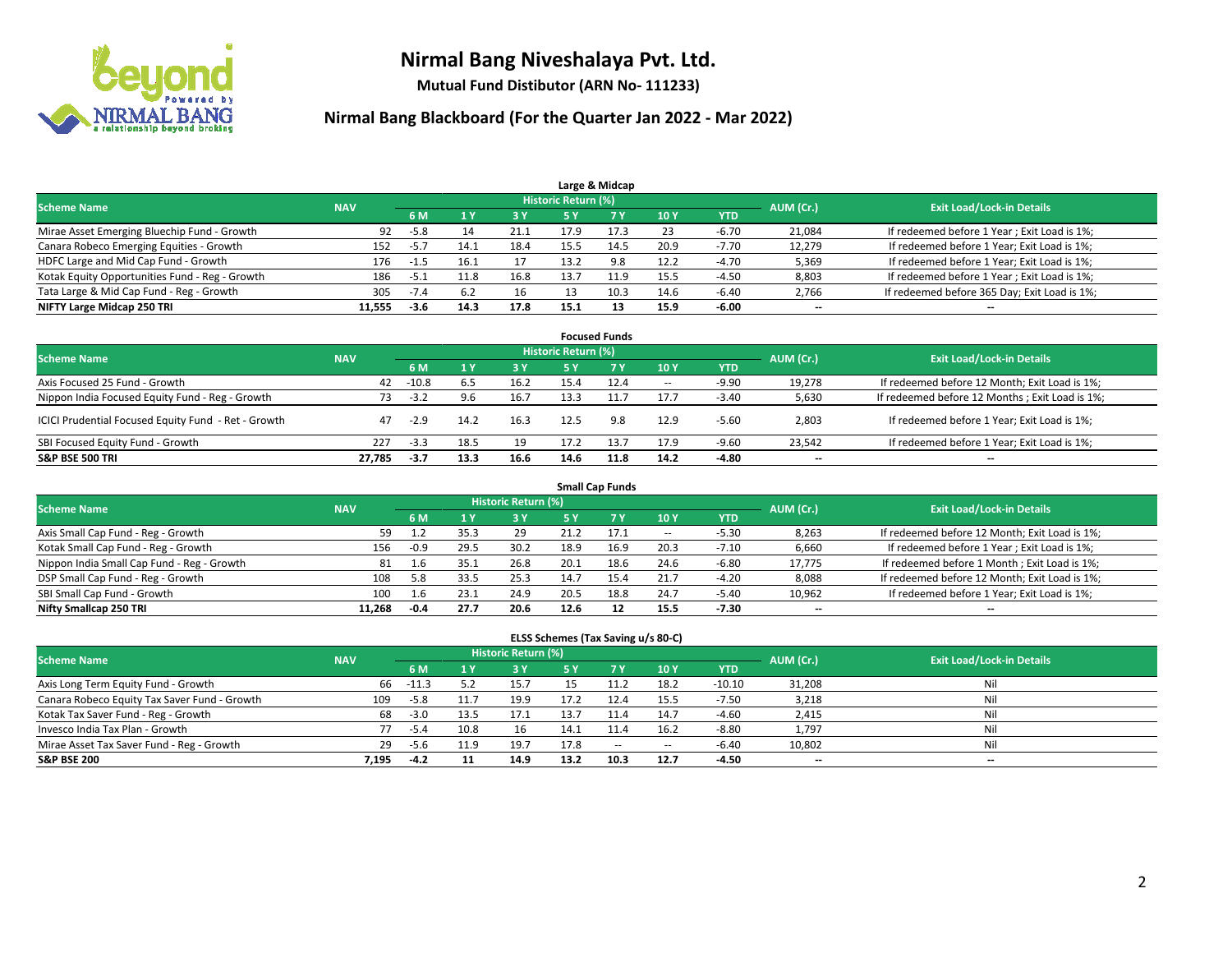

**Mutual Fund Distibutor (ARN No- 111233)**

| <b>Solution Oriented</b>                                  |            |        |           |                     |           |      |      |            |           |                                               |  |  |  |
|-----------------------------------------------------------|------------|--------|-----------|---------------------|-----------|------|------|------------|-----------|-----------------------------------------------|--|--|--|
| <b>Scheme Name</b>                                        | <b>NAV</b> |        |           | Historic Return (%) |           |      |      |            | AUM (Cr.) | <b>Exit Load/Lock-in Details</b>              |  |  |  |
|                                                           |            | 6 M    | <b>1Y</b> | <b>3 Y</b>          | <b>5Y</b> | 7 Y  | 10Y  | <b>YTD</b> |           |                                               |  |  |  |
| <b>HDFC Childrens Gift Fund</b>                           | 178        | $-3.0$ | 13        | 14.3                | 13        | 11.1 | 14.7 | $-4.00$    | 5,204     | Nil                                           |  |  |  |
| Tata Retirement Savings Fund - Moderate Plan - Reg        | 41         | $-6.9$ | 6.5       | 11.3                | 11        | 10   | 14.3 | $-7.20$    | 1,535     | If redeemed before 61 Month; Exit Load is 1%; |  |  |  |
| Tata Retirement Savings Fund - Progressive Plan -<br>Reg  | 40         | $-9.4$ | 5.5       | 12.1                | 12        | 10.7 | 14   | $-9.10$    | 1,153     | If redeemed before 61 Month; Exit Load is 1%; |  |  |  |
| Tata Retirement Savings Fund - Reg - Conservative<br>Plan | 24         | $-2.4$ | 3.8       | 7.7                 | 7.2       | 7.4  | 8.9  | $-2.50$    | 185       | If redeemed before 61 Month; Exit Load is 1%; |  |  |  |
| <b>S&amp;P BSE 200</b>                                    | 7.195      | $-4.2$ | 11        | 14.9                | 13.2      | 10.3 | 12.7 | $-4.50$    |           | --                                            |  |  |  |

| <b>Index Fund</b>                                             |            |        |              |                     |               |                                                |                          |            |           |                                               |  |  |  |
|---------------------------------------------------------------|------------|--------|--------------|---------------------|---------------|------------------------------------------------|--------------------------|------------|-----------|-----------------------------------------------|--|--|--|
| <b>Scheme Name</b>                                            | <b>NAV</b> |        |              | Historic Return (%) |               |                                                |                          |            | AUM (Cr.) | <b>Exit Load/Lock-in Details</b>              |  |  |  |
|                                                               |            | 6 M    | $\sqrt{1}$ Y | <b>3Y</b>           | <b>5Y</b>     | <b>7Y</b>                                      | <b>10Y</b>               | <b>YTD</b> |           |                                               |  |  |  |
| HDFC Index Fund-NIFTY 50 Plan                                 | 153        | $-4.0$ | 10.3         | 14.8                | 14            | 10.5                                           | 12.8                     | $-4.10$    | 4,812     | If redeemed before 3 Day; Exit Load is 0.25%; |  |  |  |
| ICICI Prudential Nifty Next 50 Index Fund - Growth            | 35         | $-6.1$ | 13.9         | 12.4                | 10.8          | 10.7                                           | 14.3                     | $-5.00$    | 1,919     | Nil                                           |  |  |  |
| Motilal Oswal Nifty Midcap 150 Index Fund - Reg -<br>Growth   | 19         | $-3.8$ | 15.1         | $\sim$              | $\sim$        | $\sim$                                         | $\hspace{0.05cm} \cdots$ | $-8.00$    | 461       | If redeemed before 15 Day; Exit Load is 1%;   |  |  |  |
| Motilal Oswal Nifty Smallcap 250 Index Fund - Reg -<br>Growth | 20         | $-1.2$ | 25.2         | $\sim$              | $\sim$ $\sim$ | $\hspace{0.1mm}-\hspace{0.1mm}-\hspace{0.1mm}$ | $\hspace{0.05cm} \cdots$ | $-7.50$    | 241       | If redeemed before 15 Day; Exit Load is 1%;   |  |  |  |
| UTI Nifty Index Fund - Growth                                 | 111        | $-4.0$ | 10.5         | 15.1                | 14.2          | 10.7                                           | 12.8                     | $-4.00$    | 6,135     | Nil                                           |  |  |  |
| Nifty 50 TRI                                                  | 23,918     | $-3.8$ | 10.9         | 15.5                | 14.6          | 11.1                                           | 13.4                     | -4.00      | $- -$     | $\overline{\phantom{a}}$                      |  |  |  |

| <b>Contra/Value Fund</b>                |            |        |      |                     |      |      |      |         |           |                                              |  |  |  |
|-----------------------------------------|------------|--------|------|---------------------|------|------|------|---------|-----------|----------------------------------------------|--|--|--|
| <b>Scheme Name</b>                      | <b>NAV</b> |        |      | Historic Return (%) |      |      |      |         | AUM (Cr.) | <b>Exit Load/Lock-in Details</b>             |  |  |  |
|                                         |            | 6 M    |      | 3 Y                 |      |      | 10Y  | YTD     |           |                                              |  |  |  |
| Invesco India Contra Fund - Growth      | 72         | $-4.2$ | 10.5 | 15.4                | 14.8 |      | 16.8 | $-6.10$ | 8,203     | If redeemed before 1 Year; Exit Load is 1%;  |  |  |  |
| IDFC Sterling Value Fund - Reg - Growth | 85         | 1.9    | 28.3 | 18.4                | 15.2 | 12.3 | 16.7 | $-6.10$ | 4,268     | If redeemed before 365 Day; Exit Load is 1%; |  |  |  |
| SBI Contra Fund - Growth                | 193        | 1.8    | 23.2 | 21.5                | 15.1 | 11.3 | 14.1 | $-4.80$ | 3,773     | If redeemed before 1 Year; Exit Load is 1%;  |  |  |  |
| UTI Value Opportunities Fund - Growth   | 95         | $-5.0$ |      | 16.5                | 13.5 | 9.4  | 12.6 | $-5.60$ | 6,384     | If redeemed before 1 Year; Exit Load is 1%;  |  |  |  |
| <b>S&amp;P BSE 500 TRI</b>              | 27,785     | -3.7   | 13.3 | 16.6                | 14.6 | 11.8 | 14.2 | $-4.80$ | $- -$     | $- -$                                        |  |  |  |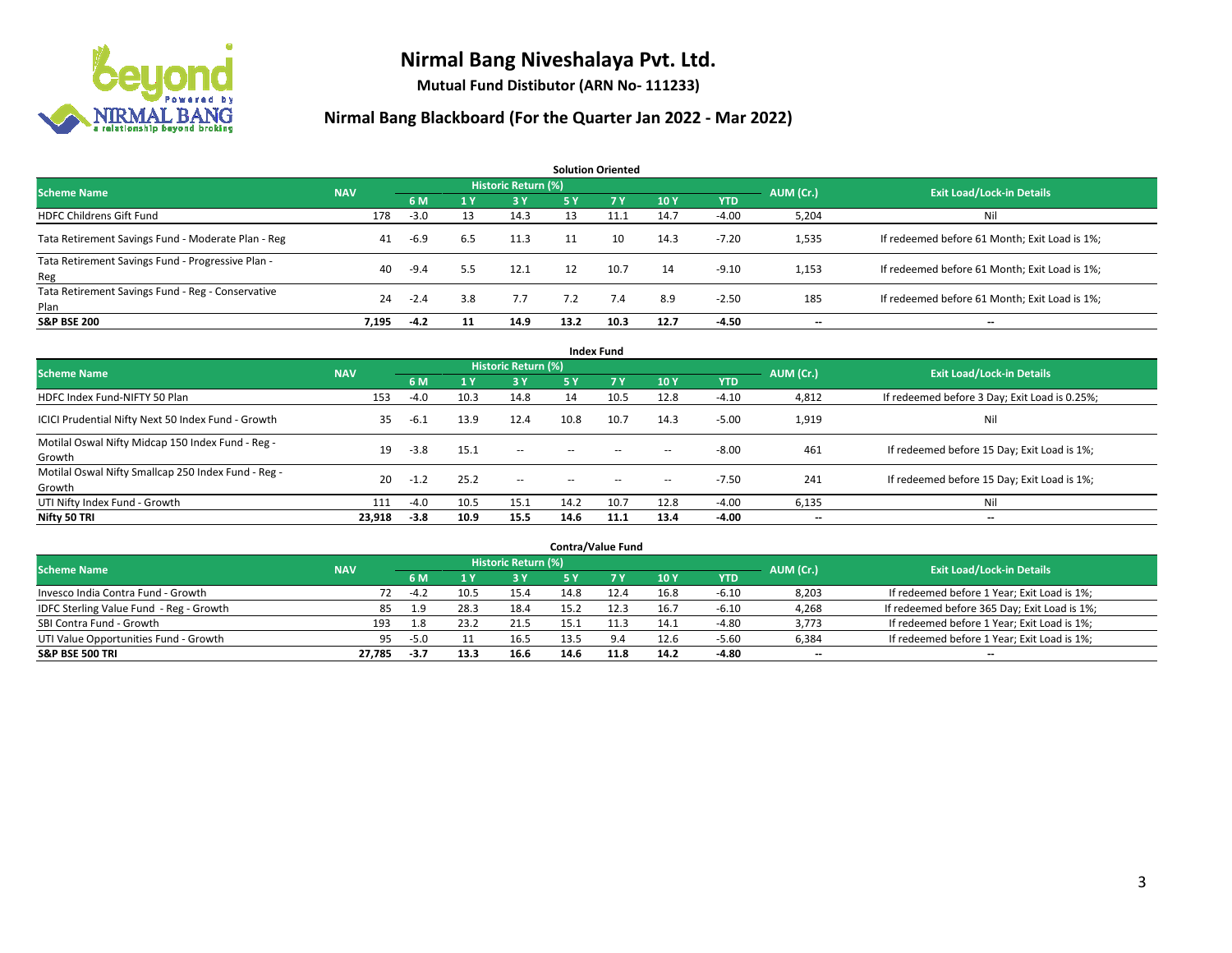

**Mutual Fund Distibutor (ARN No- 111233)**

| Sector/Thematic                                                           |            |        |        |                     |                          |        |                          |            |                          |                                               |  |  |  |
|---------------------------------------------------------------------------|------------|--------|--------|---------------------|--------------------------|--------|--------------------------|------------|--------------------------|-----------------------------------------------|--|--|--|
| <b>Scheme Name</b>                                                        | <b>NAV</b> |        |        | Historic Return (%) |                          |        |                          |            | AUM (Cr.)                | <b>Exit Load/Lock-in Details</b>              |  |  |  |
|                                                                           |            | 6 M    | '1 Y   | 3 Y                 | 5 Y                      | 7Y     | 10Y                      | <b>YTD</b> |                          |                                               |  |  |  |
| Aditya Birla Sun Life PSU Equity Fund - Reg - Growth                      | 14         | 7.8    | 22.4   | $\sim$ $-$          | $\sim$ $\sim$            | --     | $\overline{\phantom{a}}$ | 6.20       | 894                      | If redeemed before 30 Day; Exit Load is 1%;   |  |  |  |
| Canara Robeco Consumer Trends Fund - Reg -<br>Growth                      | 61         | $-7.7$ | 6.4    | 16.9                | 15.4                     | 13     | 16.6                     | $-8.30$    | 757                      | If redeemed before 1 Year; Exit Load is 1%;   |  |  |  |
| Edelweiss Recently Listed IPO Fund - Reg - Growth                         | 18         | $-9.3$ | 16.5   | 27                  | $\overline{\phantom{a}}$ | --     | --                       | $-14.30$   | 979                      | If redeemed before 180 Day; Exit Load is 2%;  |  |  |  |
| Mirae Asset Great Consumer Fund - Growth                                  | 51         | $-6.3$ | 13.8   | 14.3                | 15.7                     | 12.5   | 16.7                     | $-7.10$    | 1,585                    | If redeemed before 1 Year; Exit Load is 1%;   |  |  |  |
| <b>ICICI Prudential Technology Fund - Growth</b>                          | 158        | 2.1    | 44.6   | 38.9                | 31.4                     | 20.6   | 24                       | $-9.20$    | 8,184                    | If redeemed before 15 Day; Exit Load is 1%;   |  |  |  |
| Nippon India Pharma Fund - Reg - Growth                                   | 287        | $-8.3$ | 14.9   | 24.1                | 16.4                     | 11.4   | 18                       | $-8.50$    | 4,750                    | If redeemed before 1 Month; Exit Load is 1%;  |  |  |  |
| BNP Paribas India Consumption Fund - Reg - Growth                         | 18         | $-7.1$ | 8.2    | 18.1                | $\overline{\phantom{a}}$ | $\sim$ | $\overline{\phantom{a}}$ | $-6.00$    | 845                      | If redeemed before 12 Month; Exit Load is 1%; |  |  |  |
| ICICI Prudential Banking and Financial Services Fund -<br>Retail - Growth | 77         | $-9.9$ | $-0.2$ |                     | 9.4                      | 10.6   | 16                       | $-5.80$    | 4,122                    | If redeemed before 15 Day; Exit Load is 1%;   |  |  |  |
| <b>S&amp;P BSE 500 TRI</b>                                                | 27.785     | $-3.7$ | 13.3   | 16.6                | 14.6                     | 11.8   | 14.2                     | -4.80      | $\overline{\phantom{a}}$ | $\overline{\phantom{a}}$                      |  |  |  |

| <b>Dynamic Asset Allocation Funds</b>            |            |        |      |                     |        |                          |                          |         |                          |                                               |  |  |  |
|--------------------------------------------------|------------|--------|------|---------------------|--------|--------------------------|--------------------------|---------|--------------------------|-----------------------------------------------|--|--|--|
| <b>Scheme Name</b>                               | <b>NAV</b> |        |      | Historic Return (%) |        |                          |                          |         | AUM (Cr.)                | <b>Exit Load/Lock-in Details</b>              |  |  |  |
|                                                  |            | 6 M    | 4 Y  | 3 Y                 | 5 Y    | 7Y                       | 10Y                      | YTD     |                          |                                               |  |  |  |
| ICICI Prudential Balanced Advantage Fund - Reg - |            |        |      | 11.8                | 10.4   | 9.6                      | 12.8                     |         |                          |                                               |  |  |  |
| Growth                                           | 49         | 1.2    | 8.4  |                     |        |                          |                          | $-0.80$ | 38,606                   | If redeemed before 1 Year; Exit Load is 1%;   |  |  |  |
| Nippon India Balanced Advantage Fund - Reg -     | 118        | $-2.7$ |      |                     | 9.7    |                          |                          | $-2.50$ |                          |                                               |  |  |  |
| Growth                                           |            |        |      | 9.9                 |        | 8                        | 11.9                     |         | 5,735                    | If redeemed before 12 Month; Exit Load is 1%; |  |  |  |
| Tata Balanced Advantage Fund - Reg - Growth      | 14         | $-0.4$ | 8.6  | 12.5                | $\sim$ | $\overline{\phantom{a}}$ | $\hspace{0.05cm} \ldots$ | $-1.20$ | 4.448                    | If redeemed before 90 Day; Exit Load is 1%;   |  |  |  |
| Edelweiss Balanced Advantage Fund - Growth       | 35         | $-2.5$ | 8.8  | 15                  | 12.3   | 9.3                      | 11.4                     | $-3.00$ | 7,472                    | If redeemed before 365 Day; Exit Load is 1%;  |  |  |  |
| Kotak Balanced Advantage Fund - Reg - Growth     | 14         | $-2.1$ | -6.2 | 11.2                | $-$    | $\sim$                   | $\!-$                    | $-2.60$ | 13,064                   | If redeemed before 1 Year; Exit Load is 1%;   |  |  |  |
| NIFTY 50 Hybrid Composite Debt 65:35 Index       | 14.186     | $-2.2$ | 9.2  | 13.9                | 12.7   | 10.4                     | 12                       | $-2.50$ | $\overline{\phantom{a}}$ | $\overline{\phantom{a}}$                      |  |  |  |

| <b>Hybrid Aggressive</b>                        |            |        |      |                            |            |        |       |         |                          |                                               |  |  |  |
|-------------------------------------------------|------------|--------|------|----------------------------|------------|--------|-------|---------|--------------------------|-----------------------------------------------|--|--|--|
| <b>Scheme Name</b>                              | <b>NAV</b> |        |      | <b>Historic Return (%)</b> |            |        |       |         | AUM (Cr.)                | <b>Exit Load/Lock-in Details</b>              |  |  |  |
|                                                 |            | 6 M    |      | 3V                         | <b>5 Y</b> |        | 10Y   | YTD     |                          |                                               |  |  |  |
| Canara Robeco Equity Hybrid Fund - Growth       | 235        | -4.5   | uц   | 15.1                       | 13.2       |        | 14.2  | $-4.70$ | 7,387                    | If redeemed before 1 Year; Exit Load is 1%;   |  |  |  |
| DSP Equity & Bond Fund - Growth                 | 221        | $-1.4$ |      | 14.4                       |            | 10.    | 12.8  | $-7.40$ | 7,305                    | If redeemed before 12 Month; Exit Load is 1%; |  |  |  |
| SBI Equity Hybrid Fund - Growth                 | 199        | $-0.8$ | 12.7 |                            | 13.3       |        | 15.4  | $-2.30$ | 48,845                   | If redeemed before 12 Month; Exit Load is 1%; |  |  |  |
| Mirae Asset Hybrid - Equity Fund - Reg - Growth | 21         | $-3.8$ |      | 13.6                       | 12.6       | $\sim$ | $\!-$ | $-4.50$ | 6,403                    | If redeemed before 1 Year; Exit Load is 1%;   |  |  |  |
| NIFTY 50 Hybrid Composite Debt 65:35 Index      | 14.186     | $-2.2$ | 9.2  | 13.9                       | 12.7       | 10.4   | 12    | $-2.50$ | $\overline{\phantom{a}}$ | $\overline{\phantom{a}}$                      |  |  |  |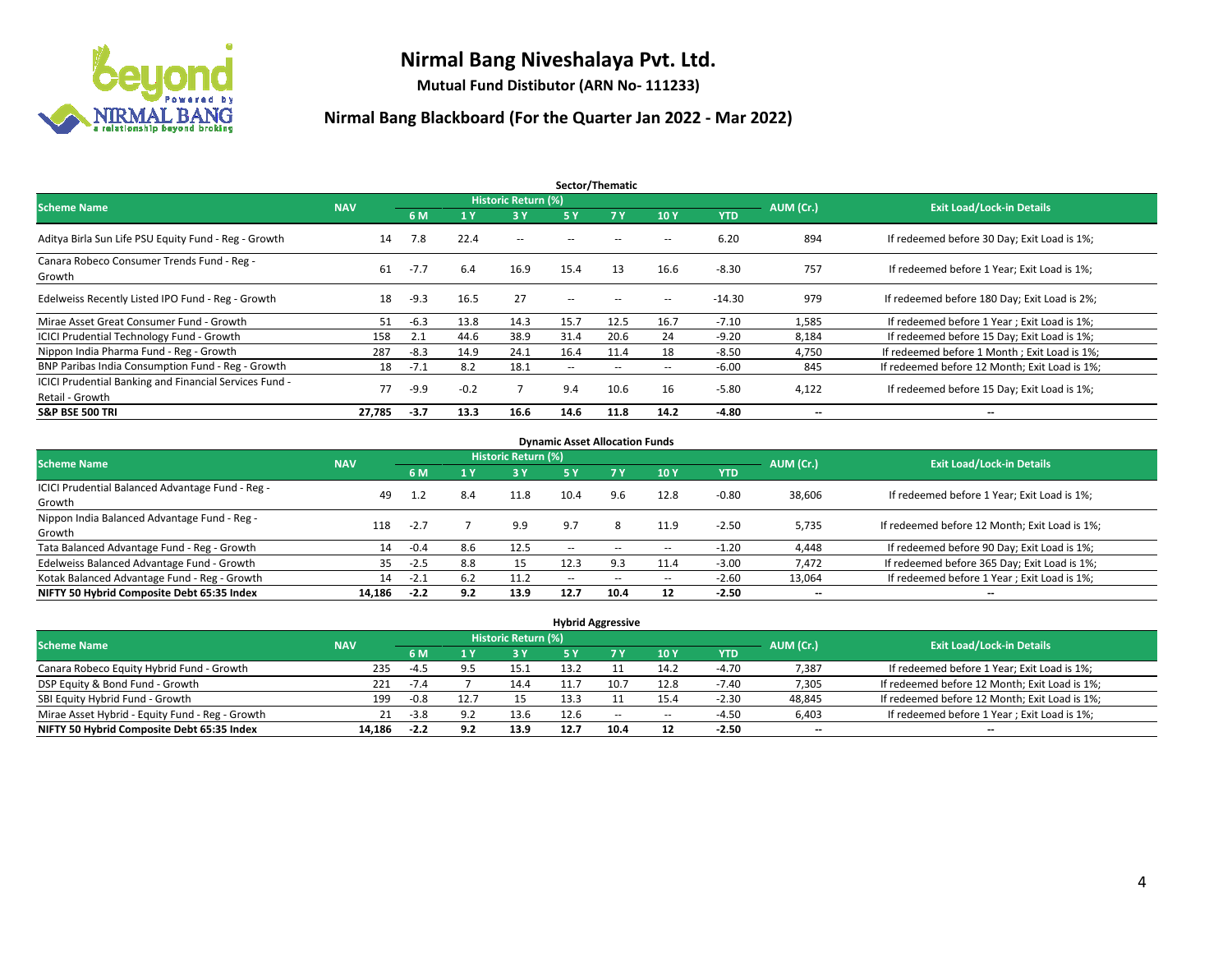

**Mutual Fund Distibutor (ARN No- 111233)**

|                                                    |            |        |      |                            | <b>Multi-Asset Allocation Funds</b> |        |                          |            |                          |                                               |
|----------------------------------------------------|------------|--------|------|----------------------------|-------------------------------------|--------|--------------------------|------------|--------------------------|-----------------------------------------------|
| <b>Scheme Name</b>                                 | <b>NAV</b> |        |      | <b>Historic Return (%)</b> |                                     |        |                          |            | AUM (Cr.)                | <b>Exit Load/Lock-in Details</b>              |
|                                                    |            | 6 M    |      | <b>3 Y</b>                 | 5 Y                                 | 7 Y    | 10Y                      | <b>YTD</b> |                          |                                               |
| HDFC Multi - Asset Fund - Growth                   | 46         |        |      | 13.9                       | 10.1                                | 9.4    | 10.1                     | $-3.10$    | 1,438                    | If redeemed before 12 Month; Exit Load is 1%; |
| Nippon India Multi Asset Fund - Reg - Growth       | 13         | $-0.3$ | 12.5 | $\sim$                     | $\sim$ $\sim$                       | $-$    | $\sim$                   | $-2.20$    | 1,170                    | If redeemed before 1 Year; Exit Load is 1%;   |
| Tata Multi Asset Opportunities Fund - Reg - Growth | 15         | 0.6    | 13.1 | $\sim$                     | $\sim$                              | $\sim$ | $\overline{\phantom{a}}$ | $-1.10$    | 1,269                    | If redeemed before 365 Day; Exit Load is 1%;  |
| NIFTY 50 Hybrid Composite Debt 65:35 Index         | 14.186     | $-2.2$ | 9.2  | 13.9                       | 12.7                                | 10.4   | 12                       | $-2.50$    | $\overline{\phantom{a}}$ | --                                            |

|                                               |            |      |           |                                  |      | Gold |     |      |                          |                                                                  |
|-----------------------------------------------|------------|------|-----------|----------------------------------|------|------|-----|------|--------------------------|------------------------------------------------------------------|
| <b>Scheme Name</b>                            | <b>NAV</b> |      | AUM (Cr.) | <b>Exit Load/Lock-in Details</b> |      |      |     |      |                          |                                                                  |
|                                               |            | 6 M  |           | 3 Y                              | 5 V  |      | 10Y | YTD  |                          |                                                                  |
| <b>HDFC Gold Fund - Growth</b>                |            | 10.5 | 15.6      | 16.3                             |      |      |     | 8.90 | 1,330                    | If redeemed before 6 Months; Exit Load is 2%; If redeemed bet. 6 |
|                                               |            |      |           |                                  |      |      |     |      |                          | Months to 12 Months; Exit Load is 1%;                            |
| Kotak Gold Fund - Reg - Growth                |            | -8.4 |           | 15.8                             |      |      | 4.8 | 6.60 | 1,224                    | If redeemed before 1 Year; Exit Load is 1%;                      |
| Nippon India Gold Savings Fund - Reg - Growth | 21         | 10.6 | 15.7      | 16.3                             |      | 8.8  | 4.8 | 9.00 | 1,449                    | If redeemed before 15 Day; Exit Load is 1%;                      |
| <b>Prices of Gold</b>                         | 52.263     | 11.3 | 17.5      | 17.6                             | 12.9 | 10.6 | 6.5 | 9.10 | $\overline{\phantom{a}}$ | --                                                               |

| <b>Arbitrage Fund</b>                      |            |                                  |     |     |     |     |  |     |            |        |                                                 |  |  |
|--------------------------------------------|------------|----------------------------------|-----|-----|-----|-----|--|-----|------------|--------|-------------------------------------------------|--|--|
| <b>Scheme Name</b>                         | AUM (Cr.)  | <b>Exit Load/Lock-in Details</b> |     |     |     |     |  |     |            |        |                                                 |  |  |
|                                            | <b>NAV</b> |                                  | 1 M | : M | 6 M |     |  | 3 Y | <b>YTD</b> |        |                                                 |  |  |
| IDFC Arbitrage Fund - Reg - Growth         |            | 26                               |     |     | 3.2 | 3.8 |  | 4.3 | 3.50       | 5,413  | If redeemed before 1 Month; Exit Load is 0.25%; |  |  |
| Kotak Equity Arbitrage Fund - Reg - Growth |            | 30                               |     |     | 3.b |     |  | 4.7 | 4.00       | 25,208 | If redeemed before 30 Day; Exit Load is 0.25%;  |  |  |
| Tata Arbitrage Fund - Reg - Growth         |            |                                  |     |     | 2.8 | 3 Q |  | 4.9 | 3.30       | 11.179 | If redeemed before 30 Day; Exit Load is 0.25%;  |  |  |
| Nippon India Arbitrage Fund - Reg - Growth |            |                                  |     |     |     |     |  | 4.6 | 3.70       | 11,509 | If redeemed before 1 Month; Exit Load is 0.25%; |  |  |

|                                                     |                          |     |     |                            |     | <b>Overnight Fund</b> |                          |                 |                          |                                  |
|-----------------------------------------------------|--------------------------|-----|-----|----------------------------|-----|-----------------------|--------------------------|-----------------|--------------------------|----------------------------------|
| <b>Scheme Name</b>                                  | <b>NAV</b>               |     |     | <b>Historic Return (%)</b> |     |                       | <b>YTM</b>               | Avg             | AUM (Cr.)                | <b>Exit Load/Lock-in Details</b> |
|                                                     |                          | 1W  | 2 W | 1 M                        | 3 M | 1Y                    |                          | <b>Maturity</b> |                          |                                  |
| Aditya Birla Sun Life Overnight Fund - Reg - Growth | 1.143                    | 3.3 | 3.2 | 3.2                        | 3.3 | 3.2                   | 3.24                     | $\mathbf{0}$    | 11,089                   | Nil                              |
| IDFC Overnight Fund - Reg - Growth                  | 1,128                    | 3.3 | 3.2 | 3.2                        | 3.3 | 3.2                   | 3.28                     | 0.01            | 2,615                    | Nil                              |
| Tata Overnight Fund - Reg - Growth                  | 1,116                    | 3.2 |     | 3.2                        |     | 3.2                   | 3.23969                  | 0.01            | 1,450                    | Nil                              |
| Nippon India Overnight Fund - Reg - Growth          | 114                      | 3.3 |     | 3.2                        |     |                       | 3.26                     | 0.01            | 10,603                   | Nil                              |
| <b>CRISIL Liquid Fund Index</b>                     | $\overline{\phantom{a}}$ | 3.8 | 3.7 | 3.8                        | 3.7 | 3.7                   | $\overline{\phantom{a}}$ | $- -$           | $\overline{\phantom{a}}$ | $-$                              |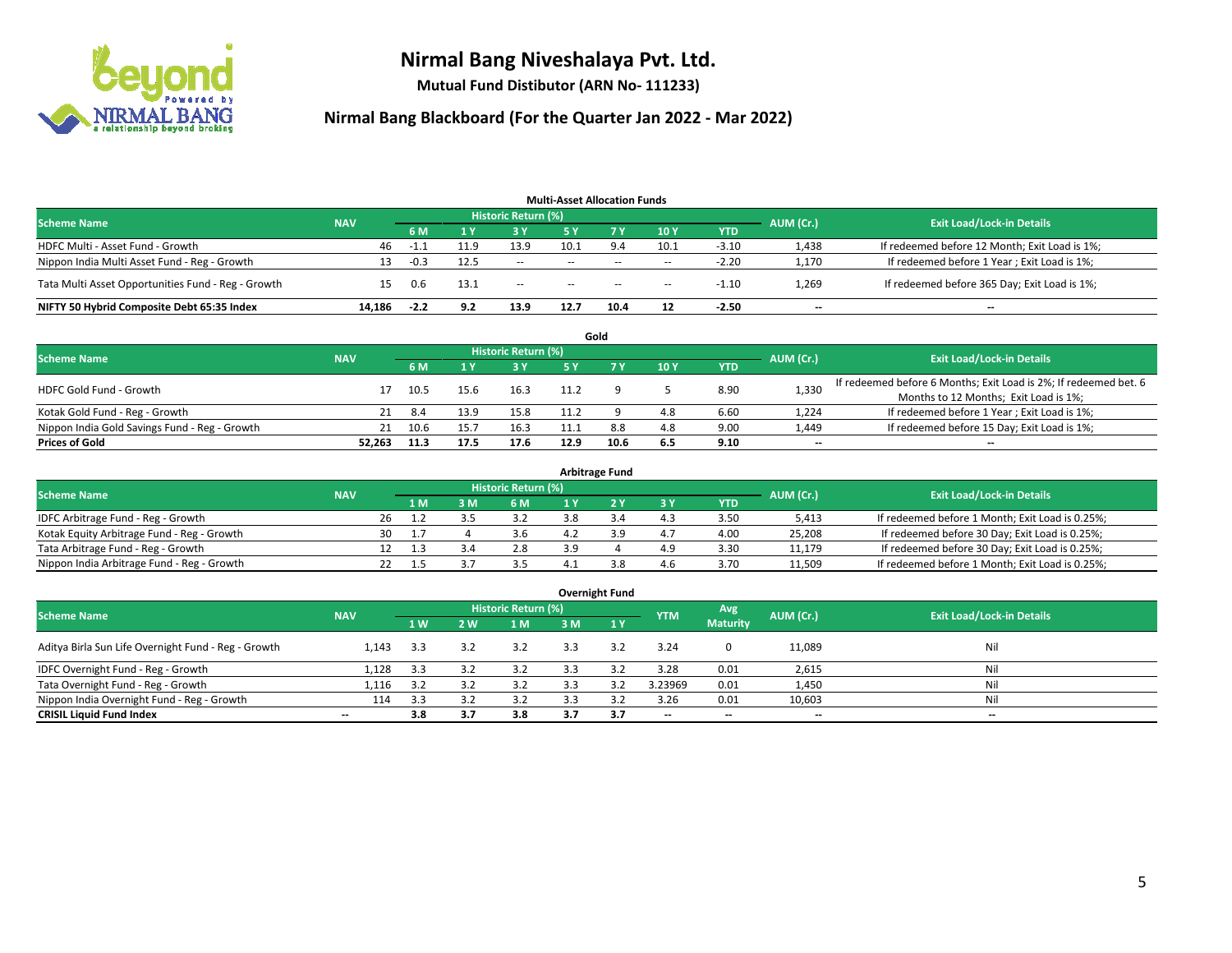

**Mutual Fund Distibutor (ARN No- 111233)**

| <b>Liauid Funds</b>                              |            |     |     |                     |     |     |            |                          |           |                                  |  |  |  |
|--------------------------------------------------|------------|-----|-----|---------------------|-----|-----|------------|--------------------------|-----------|----------------------------------|--|--|--|
| <b>Scheme Name</b>                               | <b>NAV</b> |     |     | Historic Return (%) |     |     | <b>YTM</b> | Avg                      | AUM (Cr.) | <b>Exit Load/Lock-in Details</b> |  |  |  |
|                                                  |            | 1W  | 2 W | 1 M                 | 3 M |     |            | <b>Maturity</b>          |           |                                  |  |  |  |
| Aditya Birla Sun Life Liquid Fund - Reg - Growth | 340        | 3.4 |     | 3.5                 |     |     | 3.91       | 0.12                     | 34,335    | *Ref Footnote                    |  |  |  |
| ICICI Prudential Liquid Fund - Reg - Growth      | 313        | 3.4 | 3.3 | 3.4                 | 3.4 |     | 3.72       | 0.09                     | 42,893    | *Ref Footnote                    |  |  |  |
| Kotak Liquid Fund - Reg - Growth                 | 4,270      | 3.4 |     | 3.4                 |     | 3.3 | 3.7667     | 0.11                     | 31,498    | *Ref Footnote                    |  |  |  |
| Nippon India Liquid Fund - Reg - Growth          | 5,153      | 3.4 |     | 3.5                 |     |     | 3.78       | 0.10                     | 23,183    | *Ref Footnote                    |  |  |  |
| Mahindra Manulife Liquid Fund - Reg - Growth     | 1,372      | 3.4 |     | 3.4                 |     |     | 3.70579    | 0.07                     | 1,665     | *Ref Footnote                    |  |  |  |
| <b>CRISIL Liquid Fund Index</b>                  | --         | 3.8 |     | 3.8                 |     | 3.7 | $- -$      | $\overline{\phantom{a}}$ | $- -$     | $\overline{\phantom{a}}$         |  |  |  |

| <b>Ultra Short Fund</b>                           |            |     |     |                            |     |      |            |                          |           |                                  |  |  |  |
|---------------------------------------------------|------------|-----|-----|----------------------------|-----|------|------------|--------------------------|-----------|----------------------------------|--|--|--|
| <b>Scheme Name</b>                                | <b>NAV</b> |     |     | <b>Historic Return (%)</b> |     |      | <b>YTM</b> | Avg                      | AUM (Cr.) | <b>Exit Load/Lock-in Details</b> |  |  |  |
|                                                   |            | 1 M | 3 M | 6 M                        |     | -3 Y |            | <b>Maturity</b>          |           |                                  |  |  |  |
| HDFC Ultra Short Term Fund - Reg - Growth         | 12         | 3.2 |     | 3.2                        | 3.6 | o.b  | 4.47       | 0.51                     | 13,556    | Nil                              |  |  |  |
| ICICI Prudential Ultra Short Term Fund - Growth   | 22         | 3.2 |     | 3.5                        |     |      | 4.43       | 0.29                     | 11,898    | Nil                              |  |  |  |
| UTI Ultra Short Term Fund - Growth                | 3,451      | 3.0 |     | 8.6                        | 6.1 | 4.6  | 4.5381     | 0.44                     | 2,084     | Nil                              |  |  |  |
| Aditya Birla Sun Life Savings Fund - Reg - Growth | 439        | 3.3 | 3.8 | 3.6                        | 4.2 | 6.1  | 4.79       | 0.52                     | 15,456    | Nil                              |  |  |  |
| <b>NIFTY Ultra Short Duration Debt Index</b>      | 4.420      | 3.9 | 3.8 | 3.8                        |     | 5.5  | $-$        | $\overline{\phantom{a}}$ | $- -$     | $- -$                            |  |  |  |

| <b>Money Market Fund</b>                         |            |     |     |                     |     |     |                          |                          |           |                                               |  |  |  |
|--------------------------------------------------|------------|-----|-----|---------------------|-----|-----|--------------------------|--------------------------|-----------|-----------------------------------------------|--|--|--|
| <b>Scheme Name</b>                               | <b>NAV</b> |     |     | Historic Return (%) |     |     | <b>YTM</b>               | Avg                      | AUM (Cr.) | <b>Exit Load/Lock-in Details</b>              |  |  |  |
|                                                  |            | 1 M | 3 M | 6 M                 |     | 3Y  |                          | <b>Maturity</b>          |           |                                               |  |  |  |
| Aditya Birla Sun Life Money Manager Fund - Reg - | 295        | 3.9 | 3.8 | 3.6                 | 4   | 5.9 | 4.39                     | 0.38                     | 16,480    | Nil                                           |  |  |  |
| Growth                                           |            |     |     |                     |     |     |                          |                          |           |                                               |  |  |  |
| SBI Savings Fund - Growth                        | 34         |     |     | 3.2                 | 3.4 |     | 4.1                      | 0.24                     | 24,757    | If redeemed before 3 Days; Exit Load is 0.1%; |  |  |  |
| HDFC Money Market Fund - Growth                  | 4,576      | 3.7 |     | 3.5                 | 3.9 | 5.8 | 4.34                     | 0.39                     | 13,273    | Nil                                           |  |  |  |
| Nippon India Money Market Fund - Reg - Growth    | 3,311      | 3.8 | 3.9 | 3.7                 | 3.9 |     | 4.27                     | 0.38                     | 9,248     | Nil                                           |  |  |  |
| Tata Money Market Fund - Reg - Growth            | 3,773      | 3.6 |     | 3.5                 |     |     | 4.22714                  | 0.32                     | 7,795     | Nil                                           |  |  |  |
| <b>CRISIL Liquid Fund Index</b>                  | $- -$      | 3.8 | 3.7 | 3.7                 | 3.7 | 4.8 | $\overline{\phantom{a}}$ | $\overline{\phantom{a}}$ | $- -$     | $- -$                                         |  |  |  |

|                                             |            |              |     |                            | <b>Short Term Fund</b> |            |                 |           |                                  |
|---------------------------------------------|------------|--------------|-----|----------------------------|------------------------|------------|-----------------|-----------|----------------------------------|
| <b>Scheme Name</b>                          | <b>NAV</b> |              |     | <b>Historic Return (%)</b> |                        | <b>YTM</b> | Avg             | AUM (Cr.) | <b>Exit Load/Lock-in Details</b> |
|                                             |            | 1 M.         |     | 6 M                        |                        |            | <b>Maturity</b> |           |                                  |
| HDFC Short Term Debt Fund - Growth          |            | 26<br>0.8    |     |                            |                        | 5.57       | 3.02            | 15,345    | Nil                              |
| Nippon India Short Term Fund - Reg - Growth |            |              |     | 2.8                        |                        | 5.67       | 2.38            | 7,957     | Nil                              |
| ICICI Prudential Short Term Fund - Growth   |            | 48<br>$-0.5$ | 0.6 |                            |                        | 5.61       | 4.32            | 19,227    | Nil                              |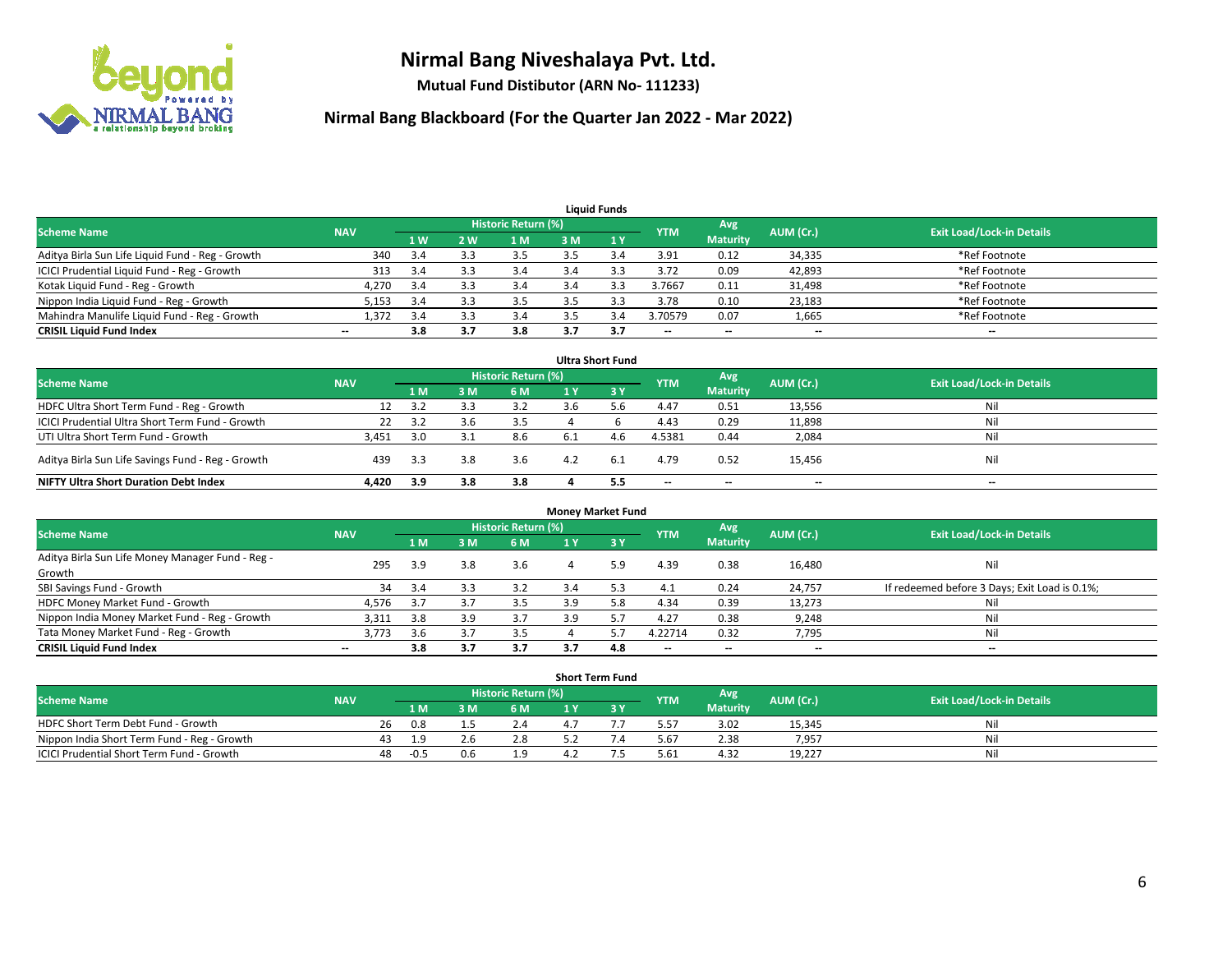

**Mutual Fund Distibutor (ARN No- 111233)**

| <b>Low Duration Fund</b>                          |            |        |     |                     |     |                               |            |                 |           |                                  |  |  |  |
|---------------------------------------------------|------------|--------|-----|---------------------|-----|-------------------------------|------------|-----------------|-----------|----------------------------------|--|--|--|
| <b>Scheme Name</b>                                | <b>NAV</b> |        |     | Historic Return (%) |     |                               | <b>YTM</b> | Avg             | AUM (Cr.) | <b>Exit Load/Lock-in Details</b> |  |  |  |
|                                                   |            | 1 M    | 3M  | 6 M                 | 1 Y | $\overline{3}$ $\overline{V}$ |            | <b>Maturity</b> |           |                                  |  |  |  |
| <b>HDFC Low Duration Fund - Growth</b>            | 47         | 1.4    | 2.5 | 2.6                 | 3.8 | 6.2                           | 4.92155    | 2.35            | 18,438    | Nil                              |  |  |  |
| ICICI Prudential Savings Fund - Reg - Growth      | 431        | $-2.5$ | 0.8 | 1.8                 | 3.6 | 6.5                           | 4.96       | 5.65            | 24,605    | Nil                              |  |  |  |
| Nippon India Low Duration Fund - Reg - Growth     | 3,036      | 2.7    | 3.3 | 3.3                 | 4.3 | 5.8                           | 4.95       | 0.83            | 10,958    | Nil                              |  |  |  |
| Mirae Asset Savings Fund - Regular Savings Plan - | 1.836      | 2.4    | 2.6 | 2.5                 | 3.3 | 4.8                           | 4.34       | 0.57            | 782       | Nil                              |  |  |  |
| Growth                                            |            |        |     |                     |     |                               |            |                 |           |                                  |  |  |  |
| Kotak Low Duration Fund - Std - Growth            | 2,717      | 0.4    | 2.3 | 2.4                 |     | 6.1                           | 5.076      | 2.16            | 9,221     | Nil                              |  |  |  |

| <b>Banking &amp; PSU Bond Funds</b>                 |            |    |       |  |                     |     |        |            |                 |           |                                  |  |  |  |
|-----------------------------------------------------|------------|----|-------|--|---------------------|-----|--------|------------|-----------------|-----------|----------------------------------|--|--|--|
| <b>Scheme Name</b>                                  | <b>NAV</b> |    |       |  | Historic Return (%) |     |        | <b>YTM</b> | Avg             | AUM (Cr.) | <b>Exit Load/Lock-in Details</b> |  |  |  |
|                                                     |            |    | 1 M I |  | 6 M                 |     |        |            | <b>Maturity</b> |           |                                  |  |  |  |
| HDFC Banking and PSU Debt Fund - Reg - Growth       |            | 19 |       |  | 2.5                 | 4.b |        | 5.53       | 3.45            | 7,744     | Nil                              |  |  |  |
| Tata Banking & PSU Debt Fund - Reg - Growth         |            |    |       |  | 2.6                 | 4.8 | $\sim$ | 5.12       | 1.90            | 368       | Nil                              |  |  |  |
| Kotak Banking and PSU Debt Fund - Reg - Growth      |            | 53 | -0.3  |  | 2.8                 | 49  |        | 5.684      | 4.55            | 8,981     | Nil                              |  |  |  |
| Nippon India Banking & PSU Debt Fund - Reg - Growth |            |    |       |  | 2.6                 |     |        | 5.43       | 3.17            | 4.745     | Nil                              |  |  |  |

| <b>Corporate Bond Funds</b>                         |            |        |     |                            |     |      |            |                 |           |                                  |  |
|-----------------------------------------------------|------------|--------|-----|----------------------------|-----|------|------------|-----------------|-----------|----------------------------------|--|
| <b>Scheme Name</b>                                  | <b>NAV</b> |        |     | <b>Historic Return (%)</b> |     |      |            | Avg             | AUM (Cr.) | <b>Exit Load/Lock-in Details</b> |  |
|                                                     |            | 1 M    | 3 M | 6 M                        |     | -3 Y | <b>YTM</b> | <b>Maturity</b> |           |                                  |  |
| ICICI Prudential Corporate Bond Fund - Reg - Growth | 24         | $-0.4$ | 0.2 | 2.2                        | 4.4 | 7.6  | 5.54       | 4.95            | 17,480    | Nil                              |  |
| IDFC Corporate Bond Fund - Reg - Growth             | 16         | $-0.6$ | 1.8 |                            |     |      | 5.28       | 2.07            | 19,500    | Nil                              |  |
| HDFC Corporate Bond Fund - Growth                   | 26         | 0.6    |     | 2.5                        | 5.2 | 8.1  | 5.59       | 4.33            | 25,999    | Nil                              |  |
| Kotak Corporate Bond Fund - Std - Growth            | 3.018      | -0.5   |     | 2.5                        | 47  |      | 5.2964     | 2.76            | 11,556    | Nil                              |  |
| Axis Corporate Debt Fund - Reg - Growth             | 14         | 0.4    |     | 2.5                        | 4.4 | 6.6  | 5.4        | 2.52            | 4,629     | Nil                              |  |

|                                                   |            |    |     |     |                            |     | <b>Credit Risk Fund</b> |            |                        |           |                                                                       |
|---------------------------------------------------|------------|----|-----|-----|----------------------------|-----|-------------------------|------------|------------------------|-----------|-----------------------------------------------------------------------|
| <b>Scheme Name</b>                                | <b>NAV</b> |    |     |     | <b>Historic Return (%)</b> |     |                         | <b>YTM</b> | Avg<br><b>Maturity</b> | AUM (Cr.) | <b>Exit Load/Lock-in Details</b>                                      |
|                                                   |            |    | 1 M | 3 M | 6 M                        | 1 Y | $\sqrt{3}$ Y            |            |                        |           |                                                                       |
| <b>ICICI Prudential Credit Risk Fund - Growth</b> |            | 25 | 0.9 |     | -4.5                       | 6.7 | 8.3                     | 6.84       | 2.69                   | 8,420     | If redeemed before 1 Year; Exit Load is 1%;                           |
| HDFC Credit Risk Debt Fund - Reg - Growth         |            | 19 | 1.3 |     | 3.6                        | 6.9 | 8.6                     | 6.66       | 3.18                   | 8,984     | If redeemed before 12 Month; Exit Load is 1%; If redeemed bet. 12     |
|                                                   |            |    |     |     |                            |     |                         |            |                        |           | Month to 18 Month; Exit Load is 0.5%;                                 |
| SBI Credit Risk Fund - Growth                     |            |    |     |     |                            |     |                         |            |                        |           | If redeemed before 12 Month; Exit Load is 3%; If redeemed bet. 12     |
|                                                   |            | 36 | 1.8 |     | 3.4                        | 5.6 | 6.7                     | 6.47       | 2.22                   |           | 3,231 Month to 24 Month; Exit Load is 1.5%; If redeemed bet. 24 Month |
|                                                   |            |    |     |     |                            |     |                         |            |                        |           | to 36 Month; Exit Load is 0.75%;                                      |